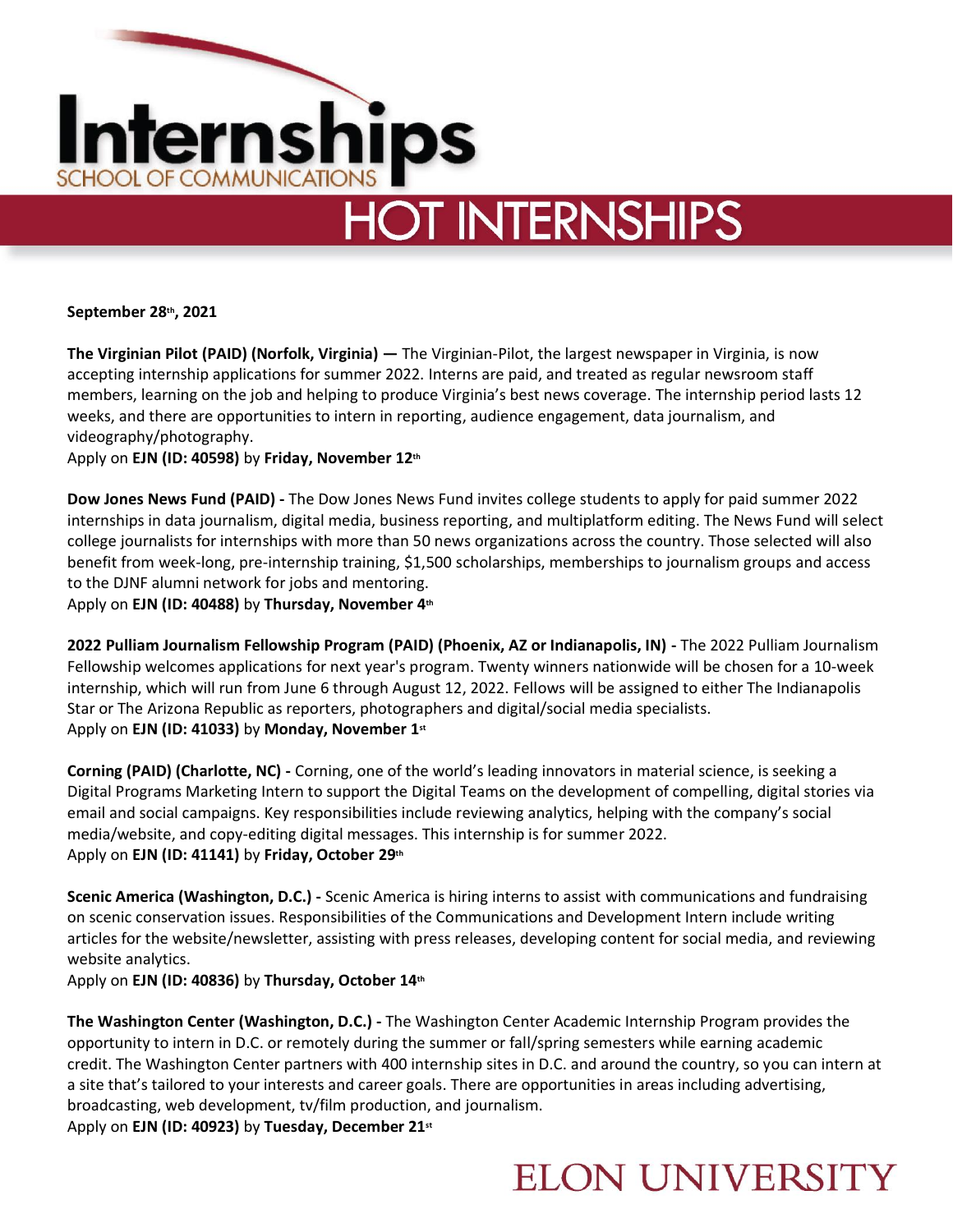

## **HOT INTERNSHIPS**

**Teach Plus (Remote) -** The Teach Plus communications team is looking for a Web Content and Management Intern. The intern will work directly with the Design and Digital Media Manager to integrate Teach Plus teacher leaders' bios and headshots on the site. The intern will also provide general website support to reflect the most current content. Apply on **EJN (ID: 40838)** by **Thursday, October 21st**

**Wayfair (PAID) (Boston, MA)** - Wayfair has an opportunity to intern in video editing. The Video Editing Intern will work with footage to create effective marketing content and collaborate with creative directors, graphic designers, and producers to execute goals of the team. This internship is from January 10th, 2022 - June 24th, 2022. All candidates who apply on or before October 1st will be reviewed and prioritized for interviews. After the priority period, we will continue the interview process for any remaining roles that have not been filled. Apply on **EJN (ID: 40861)** by **Friday, December 3rd**

**Awe by Kerry (PAID) (New York, New York) -** Awe by Kerry, owned by Elon alum Kerry Gittle, is seeking a Marketing intern. Responsibilities of the Marketing intern include helping to manage social media platforms, curating the marketing calendar, writing copy for the website, promoting brand at events, and collaborating with sales staff. Apply on **EJN (ID: 40794)** by **Sunday, December 19th**

**Smithsonian Learning Lab (Washington, D.C.) -** The Smithsonian Learning Lab has an internship opportunity for the spring semester. Interning at the Smithsonian Learning Lab is a unique opportunity to be involved in the way we are making resources more accessible. Interns are given the opportunity to add to and refine the Smithsonian's webbased platform, the Learning Lab. They are also able to assist remote users in making connections inside and out of the traditional classroom, and identify opportunities to improve user experience. This internship is designed for upper-level undergraduate and graduate students.

Apply on **EJN (ID: 40510)** by **Friday, December 10th**

**IBM (PAID) (New York, New York) —** IBM Corporate Communications is seeking individuals to join their exceptional team in New York City for summer 2022. You will work on a mix of team-based and individual projects focused on communications planning, media relations, employee communications, storytelling, digital media, social business, and more. This is a highly visible intern program with leadership exposure and mentorship throughout the summer. Responsibilities include building communication plans to promote IBM, writing stories around client experiences, interviewing employees for storytelling content, and working with peers/senior leaders to develop projects. Apply on **EJN (ID: 40732)** by **Monday, October 11th**

*The School of Communications strives to provide accurate information to students from legitimate employers. Because of the volume of internship postings received by our office, we cannot screen every listing. We do not endorse the products or recommend the services of any of the employers listing internships through our office. We are not responsible for the safety, wages, working conditions or other employment aspects of any internship listed here. Students are urged to use common sense, caution, and practice due diligence in researching employers before applying for any internship positions within a business or organization.*

FOR MORE INFORMATION: Amber Moser (she/her/hers) Director of Internships Elon University, 101D McEwen [cominternships@elon.edu,](mailto:cominternships@elon.edu) (336) 278-6336

## **ELON UNIVERSITY**